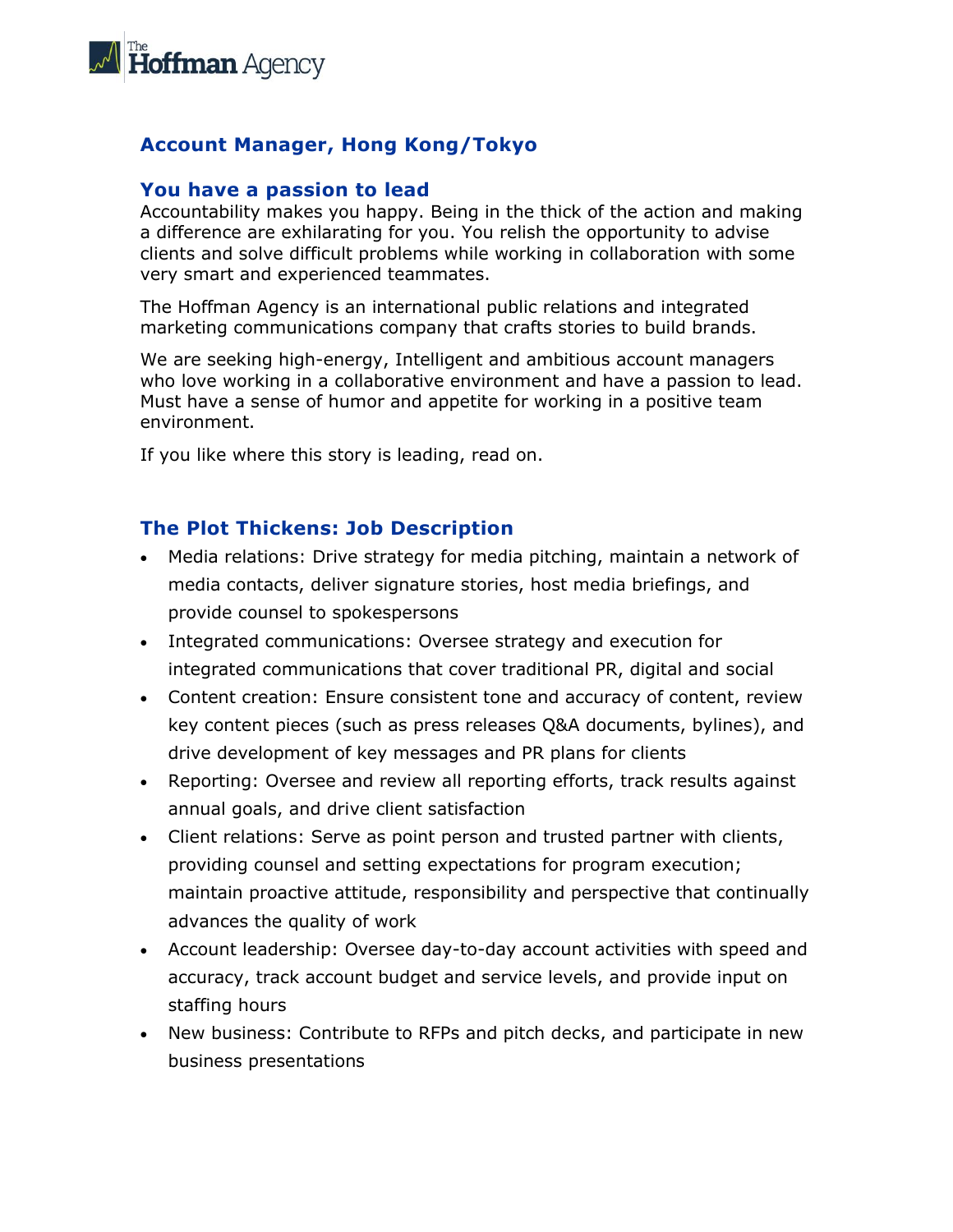

• Mentorship/training: Serve as a direct manager to junior staff, and provide constructive feedback to help staff grow and advance in their careers at Hoffman

# **Attributes of the Protagonist (That's You)**

- Creative
- Critical thinker
- Leader
- Team player
- Accountable
- Entrepreneurial nature and attitude
- Passionate about public relations and writing
- Passionate about technology/social media
- Excited to continually learn new things
- Curious
- Initiative
- SENSE OF HUMOR
- Teamwork
- Organized
- Inclusive

### **The Hero's Background: Qualifications**

- Bachelor's degree in Business, PR/Advertising, Communications, Journalism or Linguistics
- Have a minimum of 5-8 years of experience in client relationship management and media relations
- Demonstrate superior writing and verbal communication skills
- Engage in assisting the Agency's growth
- Continually strive to understand technology
- Be fluent in written and spoken English and Chinese/Japanese (required)
- Flexibility and willingness to go beyond the call of duty are highly valued and rewarded.

Interested candidates, please email your resume, including references, expected salary and cover letter to ResumeAP@hoffman.com.